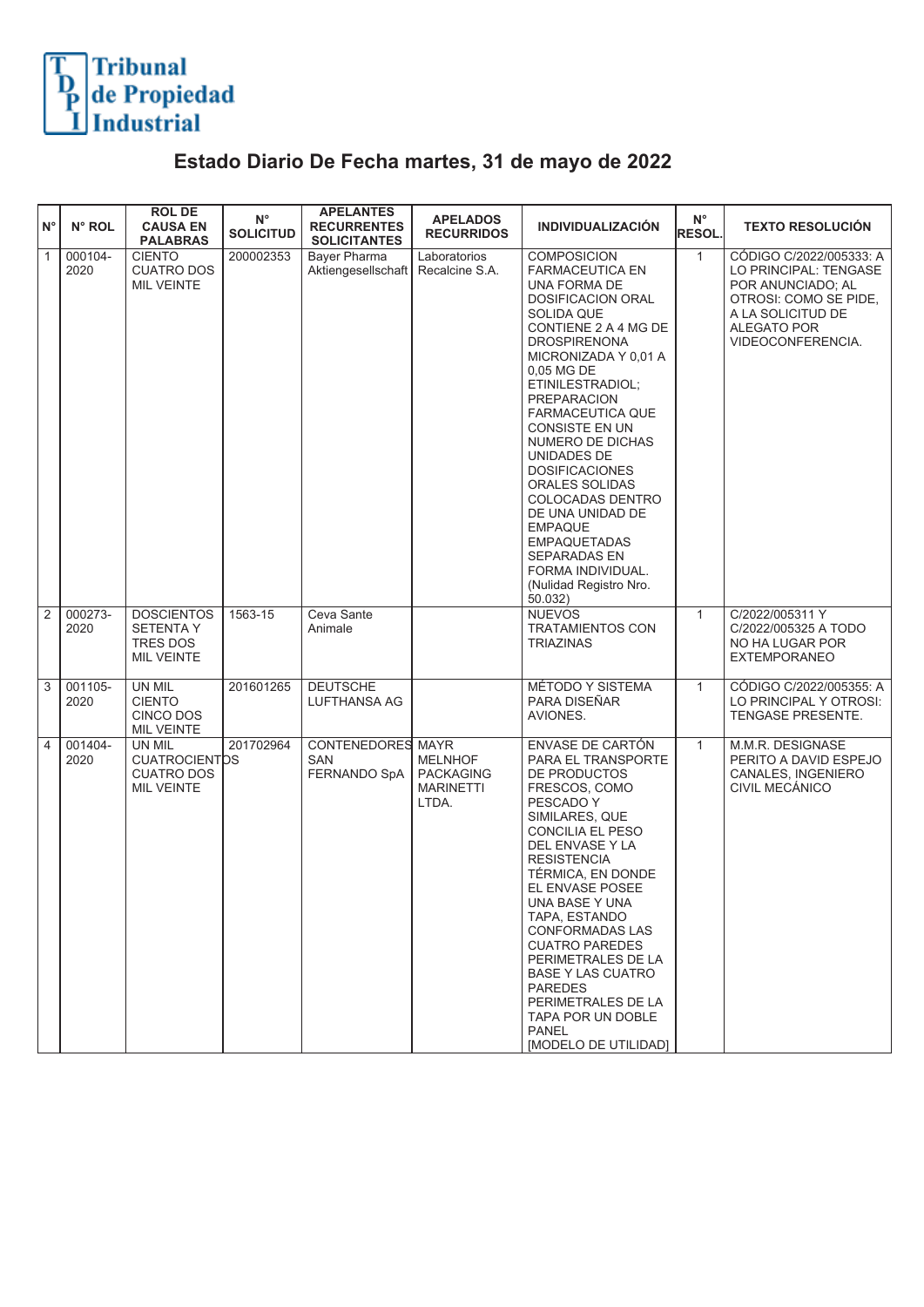| $N^{\circ}$ | N° ROL                 | <b>ROL DE</b><br><b>CAUSA EN</b><br><b>PALABRAS</b>                                        | $N^{\circ}$<br><b>SOLICITUD</b> | <b>APELANTES</b><br><b>RECURRENTES</b><br><b>SOLICITANTES</b>    | <b>APELADOS</b><br><b>RECURRIDOS</b> | <b>INDIVIDUALIZACIÓN</b>                                                                                                                                                                                                                                                                                                                                                                                                                                                                                                    | $N^{\circ}$<br><b>RESOL.</b> | <b>TEXTO RESOLUCION</b>                                                                                                                                                                                                                          |
|-------------|------------------------|--------------------------------------------------------------------------------------------|---------------------------------|------------------------------------------------------------------|--------------------------------------|-----------------------------------------------------------------------------------------------------------------------------------------------------------------------------------------------------------------------------------------------------------------------------------------------------------------------------------------------------------------------------------------------------------------------------------------------------------------------------------------------------------------------------|------------------------------|--------------------------------------------------------------------------------------------------------------------------------------------------------------------------------------------------------------------------------------------------|
| 5           | 001486-<br>2020        | UN MIL<br><b>CUATROCIENTDS</b><br><b>OCHENTA Y</b><br><b>SEIS DOS MIL</b><br><b>VEINTE</b> | 201802389                       | <b>COMPAÑIA</b><br><b>ELECTRO</b><br><b>METALURGICA</b><br>S.A.  |                                      | <b>LEVANTADOR PARA</b><br>MOLINO AUTÓGENO O<br>SEMI-AUTÓGENO DE<br>PESO REDUCIDO EL<br><b>CUAL COMPRENDE UN</b><br><b>CUERPO PRINCIPAL</b><br>DE ACERO FUNDIDO<br>EL CUAL CUENTA EN<br><b>SU CARA SUPERIOR</b><br>CON UNA<br>PROTUBERANCIA Y EN<br><b>SU CARA INFERIOR</b><br>DOS O MAS<br><b>CAVIDADES QUE</b><br>ABARCAN, EN<br>CONJUNTO, ENTRE<br>20% A 30% DEL<br><b>VOLUMEN DEL</b><br>LEVANTADOR.                                                                                                                     | $\mathbf{1}$                 | A SUS AUTOS<br><b>JURAMENTO</b>                                                                                                                                                                                                                  |
| 6           | 001557-<br>2020        | UN MIL<br><b>QUINIENTOS</b><br><b>CINCUENTA Y</b><br>SIETE DOS<br><b>MIL VEINTE</b>        | 201503727                       | THE COCA-<br>COLA<br><b>COMPANY</b>                              |                                      | MÉTODO PARA<br><b>FABRICAR UN</b><br>ARTÍCULO<br>ALIMENTICIO O BEBIDA<br>ENVASADOS, QUE<br>COMPRENDE:<br>PROPORCIONAR UNA<br><b>COMPOSICIÓN</b><br><b>ALIMENTICIA</b><br>PROCESADA QUE<br><b>INCLUYE UN</b><br><b>MICROORGANISMO</b><br><b>QUE CAUSA</b><br>DETERIORO,<br>CALENTAR EL LÍQUIDO<br>A UN INTERVALO DE<br><b>TEMPERATURA</b><br>PREDETERMINADO; Y<br>COMBINAR EL LÍQUIDO<br>EN UN ENVASE PARA<br>CONSUMO,<br>PROVOCANDO LA<br>INACTIVACIÓN DEL<br><b>MICROORGANISMO</b><br><b>QUE CAUSA</b><br><b>DETERIORO</b> | $\mathbf{1}$                 | C/2022/005351 A SUS<br>AUTOS EL INFORME<br>PERICIAL. PÓNGASE EN<br>CONOCIMIENTO DE LA(S)<br>PARTE(S).                                                                                                                                            |
|             | $7   001589 -$<br>2020 | UN MIL<br>QUINIENTOS<br><b>OCHENTA Y</b><br><b>NUEVE DOS</b><br>MIL VEINTE                 | 201702625                       | CONTENEDORES WENCO S.A.<br><b>SAN</b><br><b>FERNANDO</b><br>SpA. |                                      | <b>COLUMNA DE UNA</b><br>CAJA PLÁSTICA QUE<br>POSEE UN ENSANCHE<br>SUPERIOR Y UN<br><b>RESALTE INFERIOR.</b><br>EN DONDE EL<br><b>RESALTE INFERIOR</b><br>ESTA SEPARADO Y<br>RODEADO POR<br>NERVIOS REBAJADOS<br>O BISELADOS<br>(DIVISIONAL DE<br>SOLICITUD N°<br>201701656). [MODELO<br>DE UTILIDAD]                                                                                                                                                                                                                       |                              | CÓDIGO C/2022/005358:<br>A LO PRINCIPAL:<br><b>TENGASE POR</b><br>ANUNCIADO; AL PRIMER<br>OTROSI: COMO SE PIDE,<br>A LA SOLICITUD DE<br>VIDEOCONFERENCIA; AL<br><b>SEGUNDO OTROSI:</b><br><b>TENGASE PRESENTE.</b><br>SENTENCIA ART 84<br>C.P.C. |
| 8           | 000468-<br>2022        | CUATROCIENTD84 1432092<br><b>SESENTA Y</b><br>OCHO DOS<br>MIL VEINTE Y<br>DOS.             |                                 | <b>THYSSENKRUPP</b><br>STEEL CHILE<br><b>SPA</b>                 |                                      | ADLER STEEL FOR<br><b>ENGINEERING</b>                                                                                                                                                                                                                                                                                                                                                                                                                                                                                       | $\mathbf{1}$                 | POR INTERPUESTO<br>RECURSO DE CASACION<br>EN EL FONDO.                                                                                                                                                                                           |
| 9           | 000487-<br>2022        | CUATROCIENTOS 1330178 EMPRESAS<br>OCHENTA Y<br>SIETE DOS<br>MIL VEINTE Y<br>DOS.           |                                 | CAROZZI S.A.                                                     | PEPSICO DO<br><b>BRASIL LTDA</b>     | <b>TODINNO</b>                                                                                                                                                                                                                                                                                                                                                                                                                                                                                                              | $\mathbf{1}$                 | POR INTERPUESTO<br>RECURSO DE CASACION<br>EN EL FONDO.                                                                                                                                                                                           |
|             | 10 000496-<br>2022     | CUATROCIENTOS 1397987<br>NOVENTA Y<br>SEIS DOS MIL<br>VEINTE Y<br>DOS.                     |                                 | <b>ESCALAB SPA</b>                                               |                                      | <b>ESCALAB COMPARTE</b><br>EL CONOCIMIENTO                                                                                                                                                                                                                                                                                                                                                                                                                                                                                  | $\mathbf{1}$                 | POR INTERPUESTO<br>RECURSO DE CASACION<br>EN EL FONDO.                                                                                                                                                                                           |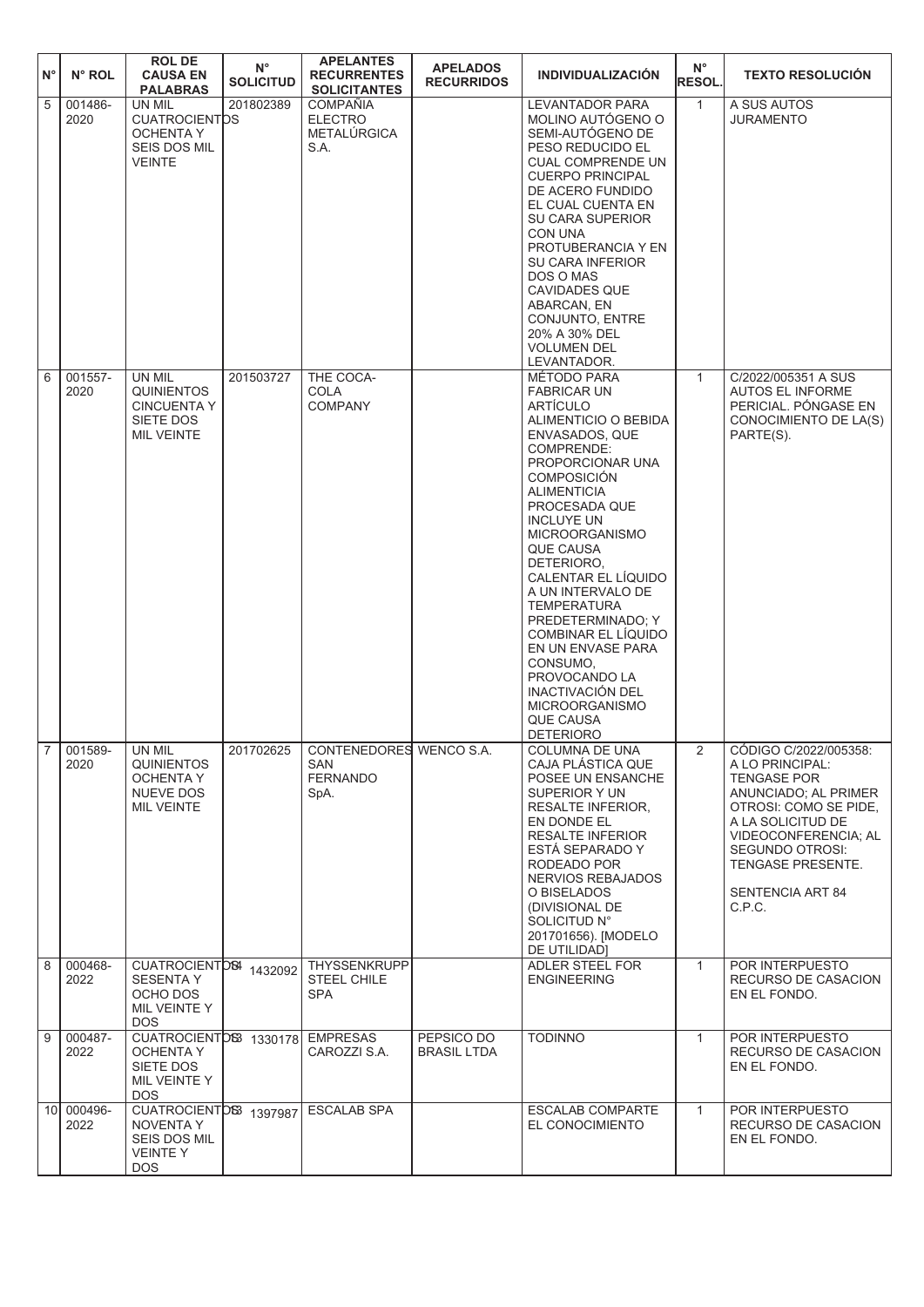| $N^{\circ}$ | N° ROL             | <b>ROL DE</b><br><b>CAUSA EN</b><br><b>PALABRAS</b>                                      | $N^{\circ}$<br><b>SOLICITUD</b> | <b>APELANTES</b><br><b>RECURRENTES</b><br><b>SOLICITANTES</b>                                            | <b>APELADOS</b><br><b>RECURRIDOS</b>                 | <b>INDIVIDUALIZACIÓN</b>              | $N^{\circ}$<br><b>RESOL.</b> | <b>TEXTO RESOLUCIÓN</b>                                                                                                                                                                                                                                                                                                                                                     |  |
|-------------|--------------------|------------------------------------------------------------------------------------------|---------------------------------|----------------------------------------------------------------------------------------------------------|------------------------------------------------------|---------------------------------------|------------------------------|-----------------------------------------------------------------------------------------------------------------------------------------------------------------------------------------------------------------------------------------------------------------------------------------------------------------------------------------------------------------------------|--|
|             | 11 000500-<br>2022 | <b>QUINIENTOS</b><br>DOS MIL<br><b>VEINTEY</b><br><b>DOS</b>                             | 1387155                         | <b>ISMAEL</b><br><b>HERNÁN</b><br><b>PEREIRA</b><br>CALDERÓN                                             | <b>COMPAÑIA DE</b><br>RADIOS S.A.                    | <b>RADIOPOP</b>                       | $\mathbf{1}$                 | POR INTERPUESTO<br>RECURSO DE CASACION<br>EN EL FONDO.                                                                                                                                                                                                                                                                                                                      |  |
|             | 12 000517-<br>2022 | <b>QUINIENTOS</b><br><b>DIECISIETE</b><br><b>DOS MIL</b><br><b>VEINTEY</b><br><b>DOS</b> | 1440775                         | <b>FERNANDO</b><br><b>ANTONIO</b><br><b>RETAMAL</b><br><b>RODRÍGUEZ</b>                                  |                                                      | ALTO LAS RASTRAS                      | $\mathbf{1}$                 | CODIGO C/2022/005331:<br>TENGASE PRESENTE.                                                                                                                                                                                                                                                                                                                                  |  |
|             | 13 000548-<br>2022 | <b>QUINIENTOS</b><br><b>CUARENTA Y</b><br>OCHO DOS<br>MIL VEINTE Y<br><b>DOS</b>         | 1396410                         | <b>GRUPO DE</b><br><b>TECNOLOGÍAS</b><br><b>DE</b><br><b>COMUNICACIÓN</b><br>E ILUMINACIÓN<br><b>SPA</b> |                                                      | <b>BICOMM</b>                         | $\mathbf{1}$                 | CODIGO C/2022/005372:<br>DESE CUENTA EN SALA<br>DEL RECURSO DE<br><b>CASACION EN EL</b><br>FONDO.                                                                                                                                                                                                                                                                           |  |
|             | 14 000563-<br>2022 | <b>QUINIENTOS</b><br><b>SESENTA Y</b><br><b>TRES DOS</b><br>MIL VEINTE Y<br><b>DOS</b>   | 964929                          | <b>CERVECERIA</b><br>TRIBAL SPA.                                                                         | <b>CRISTIAN</b><br><b>MARDONES</b><br><b>VASQUEZ</b> | <b>TRIBAL</b>                         | $\mathbf{1}$                 | VISTO LO DISPUESTO EN<br>EL ARTICULO 84 DEL<br>CODIGO DE<br>PROCEDIMIENTO CIVIL<br><b>DEJESE SIN EFECTO</b><br>RESOLUCION DE FECHA<br>13-05-2022 Y EN SU<br>LUGAR SE PROVEE: A LA<br>PRESENTACION DE<br>FECHA 26-05-2022<br>CODIGO C/2022/005310:<br>COMO SE PIDE.<br><b>TENGASE POR</b><br><b>CORREGIDA RAZON</b><br>SOCIAL DE LA PARTE<br>APELANTE. AUTOS EN<br>RELACION. |  |
|             | 15 000566-<br>2022 | <b>QUINIENTOS</b><br><b>SESENTA Y</b><br>SEIS DOS MIL<br><b>VEINTEY</b><br><b>DOS</b>    | 1387357                         | CHRISTINE C.<br>CHOACHUY.<br>JASON CARL C.<br><b>CHOACHUY Y</b><br>CATHERINE C.<br><b>CHOACHUY</b>       |                                                      | <b>PRANICA</b>                        | 2                            | CÓDIGO C/2022/005326: A<br>LO PRINCIPAL: TENGASE<br>POR ANUNCIADO; AL<br>OTROSI: COMO SE PIDE,<br>A LA SOLICITUD DE<br><b>ALEGATO POR</b><br>VIDEOCONFERENCIA.<br><b>SENTENCIA</b><br><b>CONFIRMATORIA</b>                                                                                                                                                                  |  |
|             | 16 000570-<br>2022 | <b>QUINIENTOS</b><br><b>SETENTA</b><br><b>DOS MIL</b><br><b>VEINTEY</b><br><b>DOS</b>    | 1332232                         | <b>PRAXIS</b><br>CALIDAD DE<br>GESTIÓN S.A                                                               | PROAXIS SPA                                          | <b>PROAXIS</b>                        | $\mathbf{1}$                 | CÓDIGO C/2022/005346:<br><b>TENGASE POR</b><br>ANUNCIADO.CODIGO<br>C/2022/005352: POR<br>ACOMPAÑADOS, CON<br>CITACION.                                                                                                                                                                                                                                                      |  |
|             | 17 000573-<br>2022 | <b>QUINIENTOS</b><br><b>SETENTA Y</b><br>TRES DOS<br>MIL VEINTE Y<br>DOS.                | 1387353                         | CHRISTINE C.<br>CHOACHUY.<br>JASON CARL C.<br>CHOACHUY y<br>CATHERINE C.<br>CHOACHUY.                    |                                                      | <b>PRANIC</b><br><b>PSYCHOTHERAPY</b> | 2                            | CÓDIGO C/2022/005328: A<br>LO PRINCIPAL: TENGASE<br>POR ANUNCIADO; AL<br>OTROSI: COMO SE PIDE,<br>A LA SOLICITUD DE<br>ALEGATO POR<br>VIDEOCONFERENCIA.<br><b>SENTENCIA</b><br><b>CONFIRMATORIA</b>                                                                                                                                                                         |  |
|             | 18 000574-<br>2022 | <b>QUINIENTOS</b><br><b>SETENTA Y</b><br><b>CUATRO DOS</b><br>MIL VEINTE Y<br>DOS.       | 1384086                         | <b>NUSCIENCE</b><br>BELGIUM N.V.                                                                         |                                                      | <b>EARLYFEED</b>                      | 2                            | CÓDIGO C/2022/005324:<br>COMO SE PIDE, A LA<br>SOLICITUD DE ALEGATO<br><b>POR</b><br>VIDEOCONFERENCIACODIGC<br>C/2022/005327: TENGASE<br>POR ANUNCIADO.<br><b>SENTENCIA</b><br><b>REVOCATORIA</b>                                                                                                                                                                           |  |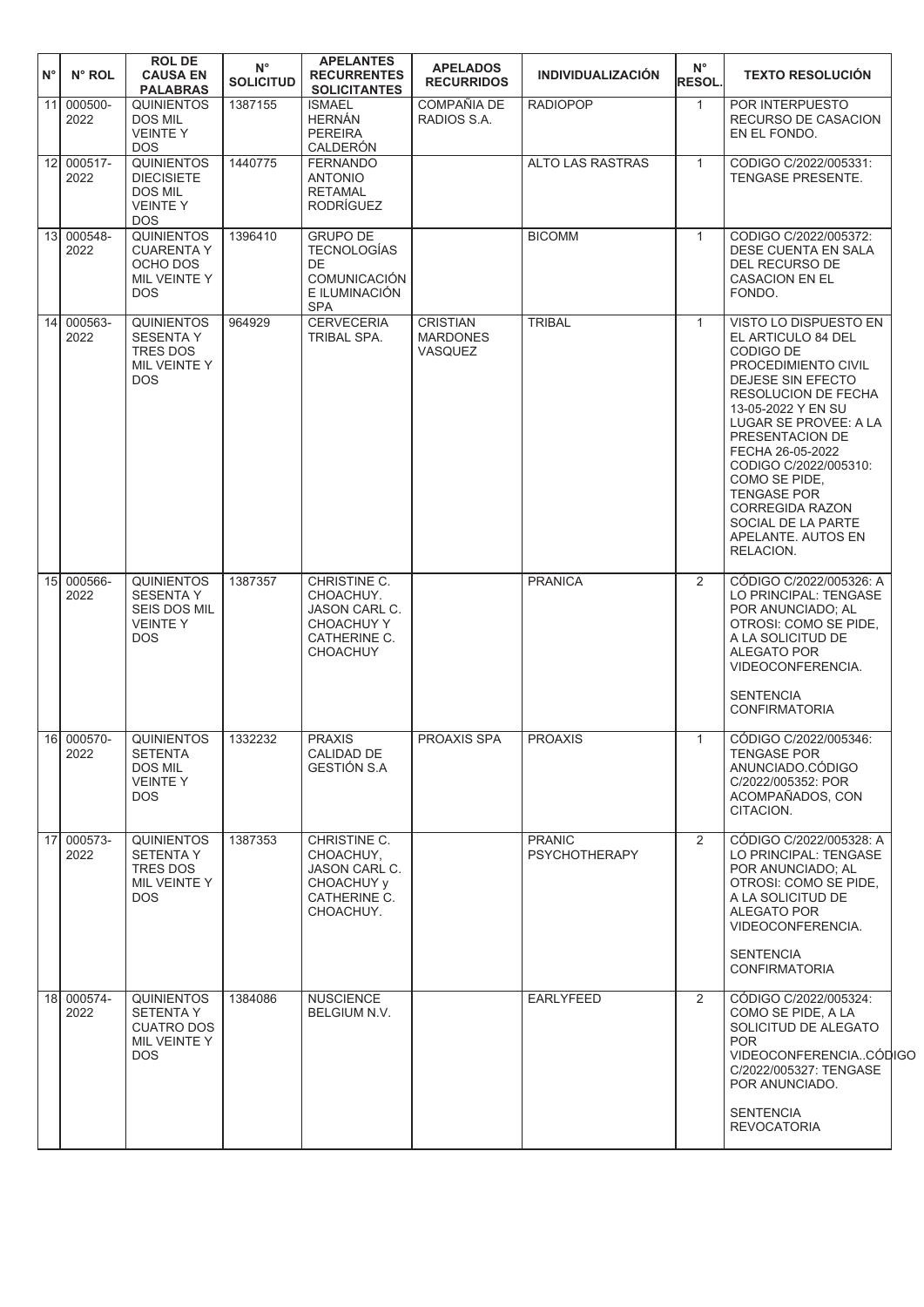| $N^{\circ}$     | N° ROL             | <b>ROL DE</b><br><b>CAUSA EN</b><br><b>PALABRAS</b>                              | $N^{\circ}$<br><b>SOLICITUD</b> | <b>APELANTES</b><br><b>RECURRENTES</b><br><b>SOLICITANTES</b>                                                                        | <b>APELADOS</b><br><b>RECURRIDOS</b>                          | <b>INDIVIDUALIZACIÓN</b> | $N^{\circ}$<br><b>RESOL.</b> | <b>TEXTO RESOLUCIÓN</b>                                                                                                                                                                                                                                             |
|-----------------|--------------------|----------------------------------------------------------------------------------|---------------------------------|--------------------------------------------------------------------------------------------------------------------------------------|---------------------------------------------------------------|--------------------------|------------------------------|---------------------------------------------------------------------------------------------------------------------------------------------------------------------------------------------------------------------------------------------------------------------|
| 19 <sup>1</sup> | 000575-<br>2022    | <b>QUINIENTOS</b><br><b>SETENTA Y</b><br>CINCO DOS<br>MIL VEINTE Y<br><b>DOS</b> | 1374868                         | <b>PRODUCTORA</b><br><b>IMPORTADORA</b><br>Y<br><b>DISTRIBUIDORA</b><br>DE ARTICULOS<br><b>PLASTICOS</b><br><b>CARPENTER S</b><br>А. |                                                               | <b>CARPENTER</b>         | 2                            | CÓDIGO C/2022/005374: A<br>LO PRINCIPAL: COMO SE<br>PIDE, A LA SUSPENSION<br>SOLICITADA; AL OTROSI:<br>POR ACOMPAÑADO.<br>REITERESE DECRETO DE<br><b>AUTOS EN RELACION</b><br>POR CAMBIO DE ESTADO<br>PROCESAL.                                                     |
|                 | 20 000576-         | <b>QUINIENTOS</b>                                                                | 1374869                         | <b>PRODUCTORA</b>                                                                                                                    |                                                               | <b>CARPENTER</b>         | 2                            | REITERESE DECRETO DE                                                                                                                                                                                                                                                |
|                 | 2022               | <b>SETENTAY</b><br>SEIS DOS MIL<br><b>VEINTEY</b><br><b>DOS</b>                  |                                 | <b>IMPORTADORA</b><br>Y<br><b>DISTRIBUIDORA</b><br>DE ARTICULOS<br><b>PLASTICOS</b><br><b>CARPENTER S</b><br>А.                      |                                                               |                          |                              | <b>AUTOS EN RELACION</b><br>POR CAMBIO DE ESTADO<br>PROCESAL.<br>CÓDIGO C/2022/005375: A<br>LO PRINCIPAL: COMO SE<br>PIDE, A LA SUSPENSION<br>SOLICITADA; AL OTROSI:<br>POR ACOMPAÑADO.                                                                             |
| $\overline{21}$ | 000577-<br>2022    | <b>QUINIENTOS</b><br><b>SETENTAY</b><br>SIETE DOS<br>MIL VEINTE Y<br><b>DOS</b>  | 1374870                         | <b>PRODUCTORA</b><br><b>IMPORTADORA</b><br>Y<br><b>DISTRIBUIDORA</b><br>DE ARTICULOS<br><b>PLASTICOS</b><br><b>CARPENTER S</b><br>А. |                                                               | <b>CARPENTER</b>         | 2                            | REITERESE DECRETO DE<br><b>AUTOS EN RELACION</b><br>POR CAMBIO DE ESTADO<br>PROCESAL.<br>CÓDIGO C/2022/005376:<br>A LO PRINCIPAL: COMO<br>SE PIDE, A LA<br><b>SUSPENSION</b><br>SOLICITADA; AL OTROSI:<br>POR ACOMPAÑADO.                                           |
| 22              | 000578-<br>2022    | <b>QUINIENTOS</b><br><b>SETENTA Y</b><br>OCHO DOS<br>MIL VEINTE Y<br><b>DOS</b>  | 1464662                         | FELTREX S.A.                                                                                                                         | <b>COMERCIAL</b><br><b>TECNOAISLANTES</b><br><b>LIMITADA</b>  | <b>THERMOLOCK</b>        | 2                            | CÓDIGO C/2022/005356:<br>TENGASE PRESENTE LA<br>DELEGACIONCODIGO<br>C/2022/005357:<br>A LO PRINCIPAL:<br><b>TENGASE POR</b><br>ANUNCIADO; AL PRIMER<br>OTROSI: COMO SE PIDE,<br>A LA SOLICITUD DE<br>VIDEOCONFERENCIA.<br><b>SENTENCIA</b><br><b>REVOCATORIA</b>    |
|                 | 23 000580-<br>2022 | <b>QUINIENTOS</b><br><b>OCHENTA</b><br><b>DOS MIL</b><br><b>VEINTEY</b><br>DOS.  | 1440302                         | NETAFIM LTD.                                                                                                                         | <b>CÉSAR ABEL</b><br><b>BARAHONA</b><br><b>HERRERA</b>        | <b>ETIQUETA</b>          | 2                            | CÓDIGO C/2022/005377:<br>TENGASE PRESENTE LA<br>DELEGACION CÓDIGO<br>C/2022/005378:<br>A LO PRINCIPAL:<br><b>TENGASE POR</b><br>ANUNCIADO; AL PRIMER<br>OTROSI: COMO SE PIDE,<br>A LA SOLICITUD DE<br>VIDEOCONFERENCIA.<br><b>SENTENCIA</b><br><b>CONFIRMATORIA</b> |
| 24              | 000607-<br>2022    | <b>SEISCIENTOS</b><br>SIETE DOS<br>MIL VEINTE Y<br><b>DOS</b>                    | 1440897                         | <b>TECNO FAST</b><br><b>SA</b>                                                                                                       | <b>MANUEL ONIAS</b><br><b>PATRICIO</b><br><b>CASTRO REYES</b> | <b>TECNOCASA</b>         | $\mathbf{1}$                 | CÓDIGO C/2022/005341:<br>A LO PRINCIPAL Y<br>OTROSI: TENGASE<br>PRESENTE.<br>AUTOS EN RELACION.                                                                                                                                                                     |
|                 | 25 000608-<br>2022 | <b>SEISCIENTOS</b><br>OCHO DOS<br>MIL VEINTE Y<br><b>DOS</b>                     | 1396924                         | AVB METRICS,<br>LLC.                                                                                                                 |                                                               | <b>AIR</b>               | $\mathbf{1}$                 | CÓDIGO C/2022/005347:<br>A LO PRINCIPAL:<br>TENGASE PRESENTE; AL<br>OTROSI: COMO SE PIDE.<br>AUTOS EN RELACION.                                                                                                                                                     |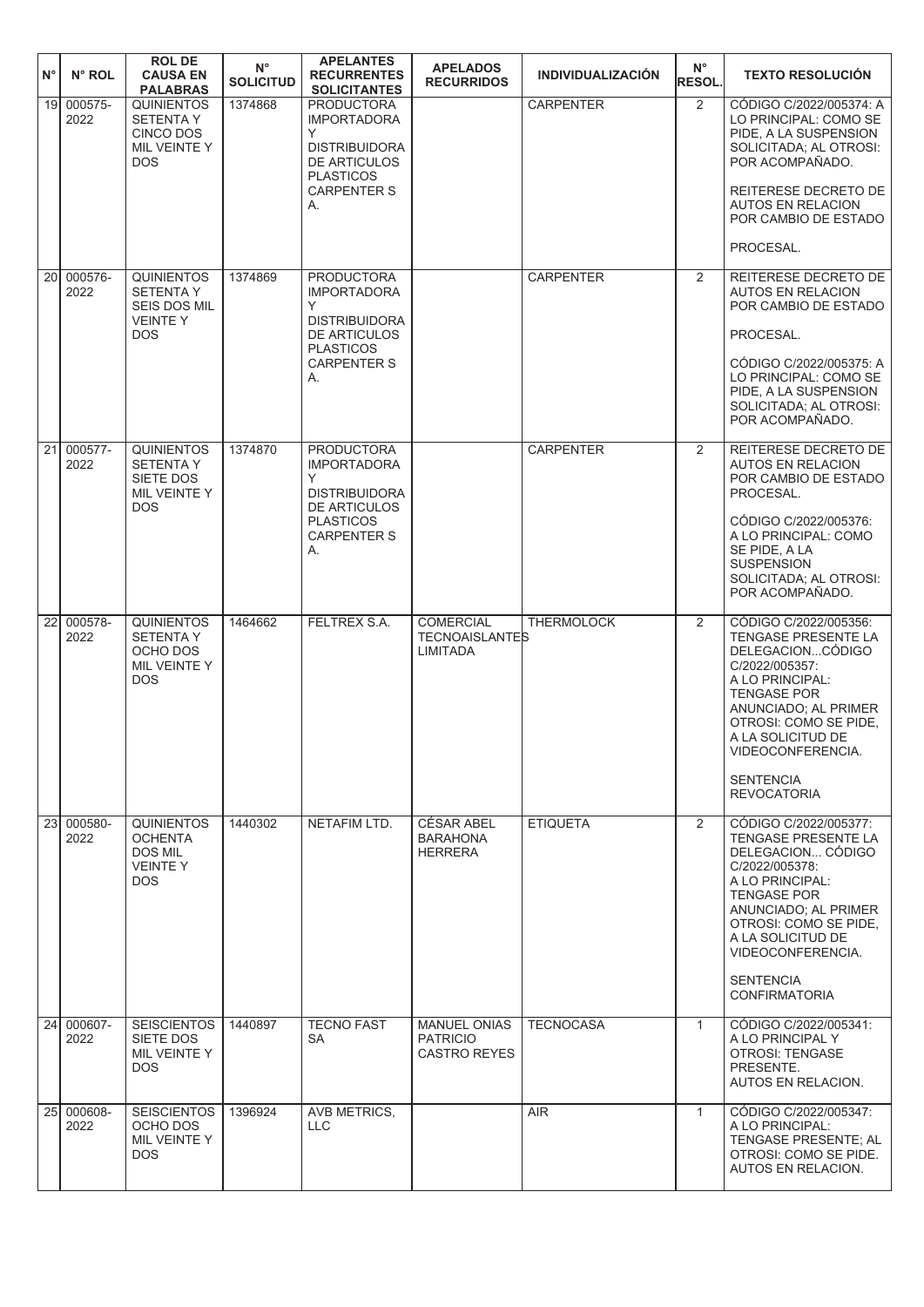| $N^{\circ}$<br>$N^{\circ}$ ROL     | <b>ROL DE</b><br><b>CAUSA EN</b><br><b>PALABRAS</b>                                    | $N^{\circ}$<br><b>SOLICITUD</b> | <b>APELANTES</b><br><b>RECURRENTES</b><br><b>SOLICITANTES</b> | <b>APELADOS</b><br><b>RECURRIDOS</b> | <b>INDIVIDUALIZACIÓN</b>                       | $N^{\circ}$<br><b>RESOL.</b> | <b>TEXTO RESOLUCIÓN</b>                                                                                                                                                                                                                                                                           |
|------------------------------------|----------------------------------------------------------------------------------------|---------------------------------|---------------------------------------------------------------|--------------------------------------|------------------------------------------------|------------------------------|---------------------------------------------------------------------------------------------------------------------------------------------------------------------------------------------------------------------------------------------------------------------------------------------------|
| 000611-<br><b>26</b><br>2022       | <b>SEISCIENTOS</b><br>ONCE DOS<br>MIL VEINTE Y<br><b>DOS</b>                           | 1442573                         | <b>FASTPACK S.A.</b>                                          |                                      | <b>FASTPIPE</b>                                | $\mathbf{1}$                 | EL CÓDIGO<br>C/2022/005348:<br>A LO PRINCIPAL:<br>TENGASE PRESENTE; AL<br>OTROSI: COMO SE PIDE.<br>AUTOS EN RELACION.                                                                                                                                                                             |
| 27<br>000612-<br>2022              | <b>SEISCIENTOS</b><br>DOCE DOS<br>MIL VEINTE Y<br><b>DOS</b>                           | 1442579                         | <b>FASTPACK S.A.</b>                                          |                                      | <b>FASTPIPE</b>                                | $\mathbf{1}$                 | CÓDIGO C/2022/005349: A<br>LO PRINCIPAL: TENGASE<br>PRESENTE; AL OTROSI:<br>COMO SE PIDE.<br>AUTOS EN RELACION.                                                                                                                                                                                   |
| 28<br>000614-<br>2022              | <b>SEISCIENTOS</b><br><b>CATORCE</b><br><b>DOS MIL</b><br><b>VEINTEY</b><br><b>DOS</b> | 1330179                         | <b>EMPRESAS</b><br>CAROZZI S.A.                               | PEPSICO DO<br><b>BRASIL LTDA.</b>    | <b>COSTA TODINNO</b>                           | $\mathbf{1}$                 | CÓDIGOS C/2022/005332<br>Y C/2022/005338: A LO<br>PRINCIPAL: TENGASE<br>PRESENTE; AL PRIMER<br><b>OTROSI: TENGASE</b><br>PRESENTE LAS<br><b>DELEGACIONES</b>                                                                                                                                      |
| 000620-<br>29I<br>2022             | <b>SEISCIENTOS</b><br><b>VEINTE DOS</b><br>MIL VEINTE Y<br><b>DOS</b>                  | 1440847                         | <b>SAMSUNG</b><br><b>ELECTRONICS</b><br>CO., LTD.             |                                      | Z FLIP                                         | $\mathbf{1}$                 | CÓDIGO C/2022/005339: A<br>LO PRINCIPAL: TENGASE<br>PRESENTE; AL PRIMER<br>OTROSI: COMO SE PIDE;<br>AL SEGUNDO OTROSI:<br><b>TENGASE PRESENTE LA</b><br>DELEGACION DIEGO<br><b>BILBAO BARRENECHEA</b><br>AUTOS EN RELACION.                                                                       |
| 30 <sup>1</sup><br>000622-<br>2022 | <b>SEISCIENTOS</b><br><b>VEINTEY</b><br>DOS DOS MIL<br><b>VEINTEY</b><br>DOS           | 1358430                         | <b>ARVAL</b><br>SERVICE LEASE                                 |                                      | ARVAL. FOR THE MANY<br><b>JOURNEYS IN LIFE</b> | 2                            | CÓDIGO C/2022/005337: A<br>LO PRINCIPAL: TENGASE<br>PRESENTE; AL PRIMER<br>OTROSI: COMO SE PIDE;<br>AL SEGUNDO OTROSI:<br><b>TENGASE PRESENTE</b><br>LAS DELEGACIONES,<br>AUTOS EN RELACION.<br>CODIGO C/2022/005362:<br><b>TENGASE POR</b><br>REITERADOS Y POR<br>ACOMPAÑADOS LOS<br>DOCUMENTOS. |
| 31<br>000623-<br>2022              | <b>SEISCIENTOS</b><br><b>VEINTEY</b><br><b>TRES DOS</b><br>MIL VEINTE Y<br>DOS         | 1385608                         | <b>ALVARO</b><br><b>MARCIAL</b><br><b>VALENTE VIAS</b>        | <b>SECRETOS</b><br>TEXTIL S.L.       | DON ALGODON                                    | $\mathbf{1}$                 | CÓDIGO C/2022/005369:<br><b>TENGASE POR</b><br><b>DESISTIDO EL ESCRITO</b><br>ACOMPAÑADO CON<br>FECHA 30-05-2022 CON<br>EL CODIGO<br>C/2022/005366 Y POR NO<br>ACOMPAÑADOS LOS<br>DOCUMENTOSCÓDIGO<br>C/2022/005366:<br><b>ESTESE A LO RESUELTO</b><br>EN AUTOS.<br>AUTOS EN RELACION.            |
| 32<br>000624-<br>2022              | <b>SEISCIENTOS</b><br>VEINTE Y<br><b>CUATRO DOS</b><br>MIL VEINTE Y<br>DOS             | 1448182                         | <b>KUNCARY</b><br><b>COMPAÑÍA</b><br>LIMITADA,                | <b>UNIKO SPA</b>                     | UNI-KO                                         | $\mathbf{1}$                 | CODIGO C/2022/005368: A<br>LO PRINCIPAL: TENGASE<br>PRESENTE AL SE HACE<br>PARTE; AL PRIMER<br><b>OTROSI: POR</b><br>ACOMPAÑADO; AL<br>SEGUNDO OTROSI:<br><b>TENGASE PRESENTE</b><br>LAS DELEGACIONES DE<br>PODER. AUTOS EN<br>RELACION.                                                          |